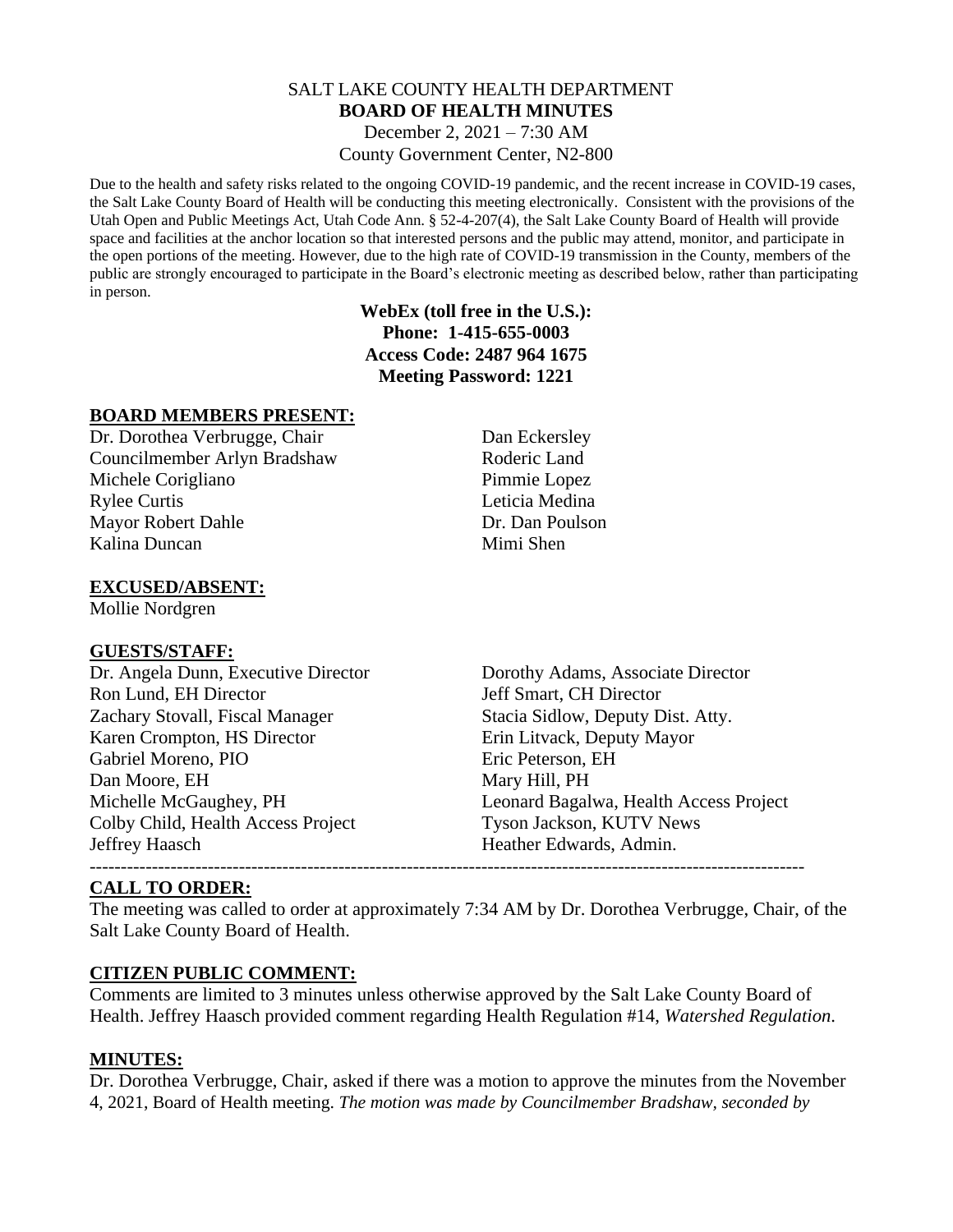Board of Health Minutes December 2, 2021 Page 2

*Roderic Land, to approve the minutes from the November 4, 2021, Board of Health meeting.* The motion passed unanimously, showing that all Board members present voted "Aye."

#### **CHAIR'S REPORT:**

#### *Excused Board Members*

Dr. Verbrugge informed the Board that Mollie Nordgren asked to be excused from the meeting today.

#### *Public Health Day*

Dr. Verbrugge informed the Board that November 22, 2021, was *Public Health Thank You Day* and the department recognized staff for their continued hard work.

#### *2022 Board of Health Meeting Schedule*

Dr. Verbrugge asked the Board to approve the 2022 Board of Health meeting schedule. *The motion was made by Councilmember Bradshaw, seconded by Pimmie Lopez, to approve the 2022 meeting schedule.* The motion passed showing all Board members present voted "Aye."

#### *Legislative Breakfast Meeting*

Dr. Verbrugge informed Board members that there will be a virtual meeting with the County Legislative Delegation on Wednesday, December 15, 2021, from 7:30-8:30 AM. Heather will send out the meeting information next week.

#### *Nominating Committee*

Dr. Verbrugge stated that it is time to appoint a nominating committee to select the 2022  $2<sup>nd</sup>$  Vice Chair. Rylee Curtis, Roderic Land, and Mimi Shen stated they are willing to serve on the committee. *The motion was made by Councilmember Bradshaw, seconded by Mayor Dahle, to appoint Rylee Curtis, Roderic Land, and Mimi Shen to serve on the nominating committee.* The motion passed showing all Board members present voted "Aye."

### **DIRECTOR***'***S REPORT:**

#### *2022 Budget Adopted*

Dr. Angela Dunn announced that the 2022 budget has been approved by the Mayor and County Council and is currently open for public comment through December 7. The budget includes six new full-time positions and the request for COVID vaccine funding through the American Rescue Plan Act (ARPA) was fully funded by the Council.

#### *Health Department Vacancies*

Dr. Angela Dunn introduced Michelle McGaughey who recently was hired as the Emergency Preparedness Manager, and Michelle provided a brief intro to the Board. Dr. Dunn informed the board that the department is currently interviewing for the Population Health and Family Health Division Director positions this month.

### *Strategic Planning*

.

Dr. Angela Dunn informed the Board that the department recently selected Omni Health to develop a new department strategic plan and the department leadership team will be working closely with the contractor beginning in 2022 to develop the plan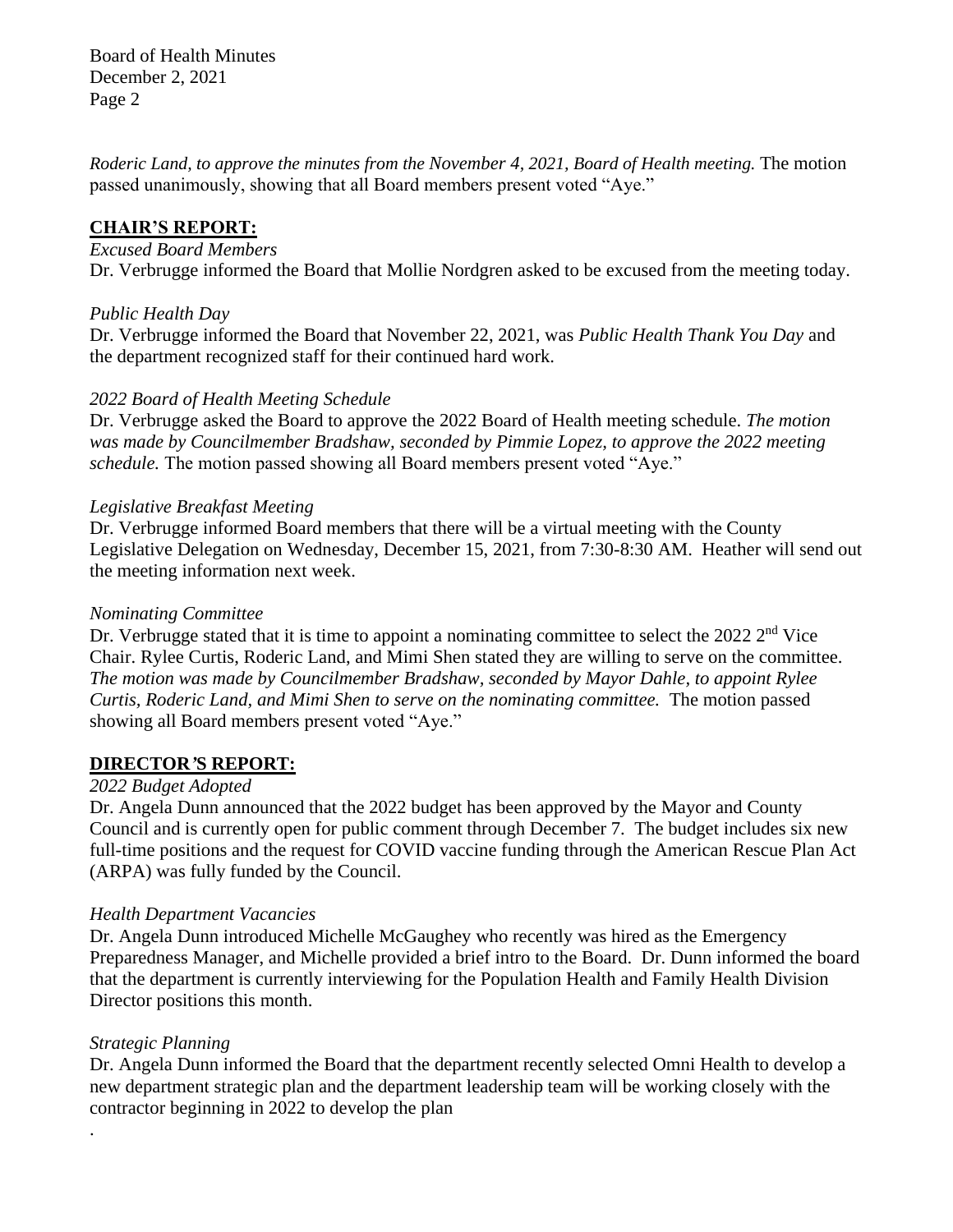Board of Health Minutes December 2, 2021 Page 3

#### *Board of Health Membership Requirements*

Stacia Sidlow, Deputy District Attorney, reviewed the requirements for the Board of Health membership as outlined in the Board bylaws with a PowerPoint presentation. Slides included:

- Board of Health Members
- Currently Board of Health Composition

Stacia stated that the Board needs to fill the non-health care professional licensed in the state, as required, and asked if there were any Board members with this type of license. After further discussion it was determined that Leticia Medina fills this request with her Substance Abuse Counselor licensure.

For more detailed information, please see the hardcopy of the slides included in the Board of Health meeting file folder.

# **HEALTH REGULATION #37 TOBACCO RETAILER & ELECTRONIC SMOKING**

**DEVICE:** Ron Lund, Environmental Health Director, presented Health Regulation #37, *Tobacco Retailer & Electronic Smoking Device,* and asked the Board to repeal the regulation. The regulation was opened for public comment during the October 7, 2021, Board meeting, and a public hearing held on November 30, 2021, where Mimi Shen served as the hearing officer. The department received no public comment.

Dr. Verbrugge asked if there was a motion to repeal Health Regulation #37. *The motion was made by Kalina Duncan, seconded by Michele Corigliano, to repeal Health Regulation #37.* The motion passed unanimously, showing that all Board members present voted "Aye."

For more detailed information, please see the hardcopy of the resolution included in the Board of Health meeting file folder.

# **HEALTH ACCESS PROJECT:**

Leonard Bagalwa, Health Access Project Director, presented the 2021 Health Access Project (HAP) Annual Report through a PowerPoint presentation. Slides included:

- Who we are
- Our Mission
- HAP Staffing
- Our Clients
- Our Services
- Our Case Manager
- Major Funding Partners
- Funding and Budget
- Other Partners
- Program Success
- Thanksgiving Turkey Giveaway Event
- Contact Info